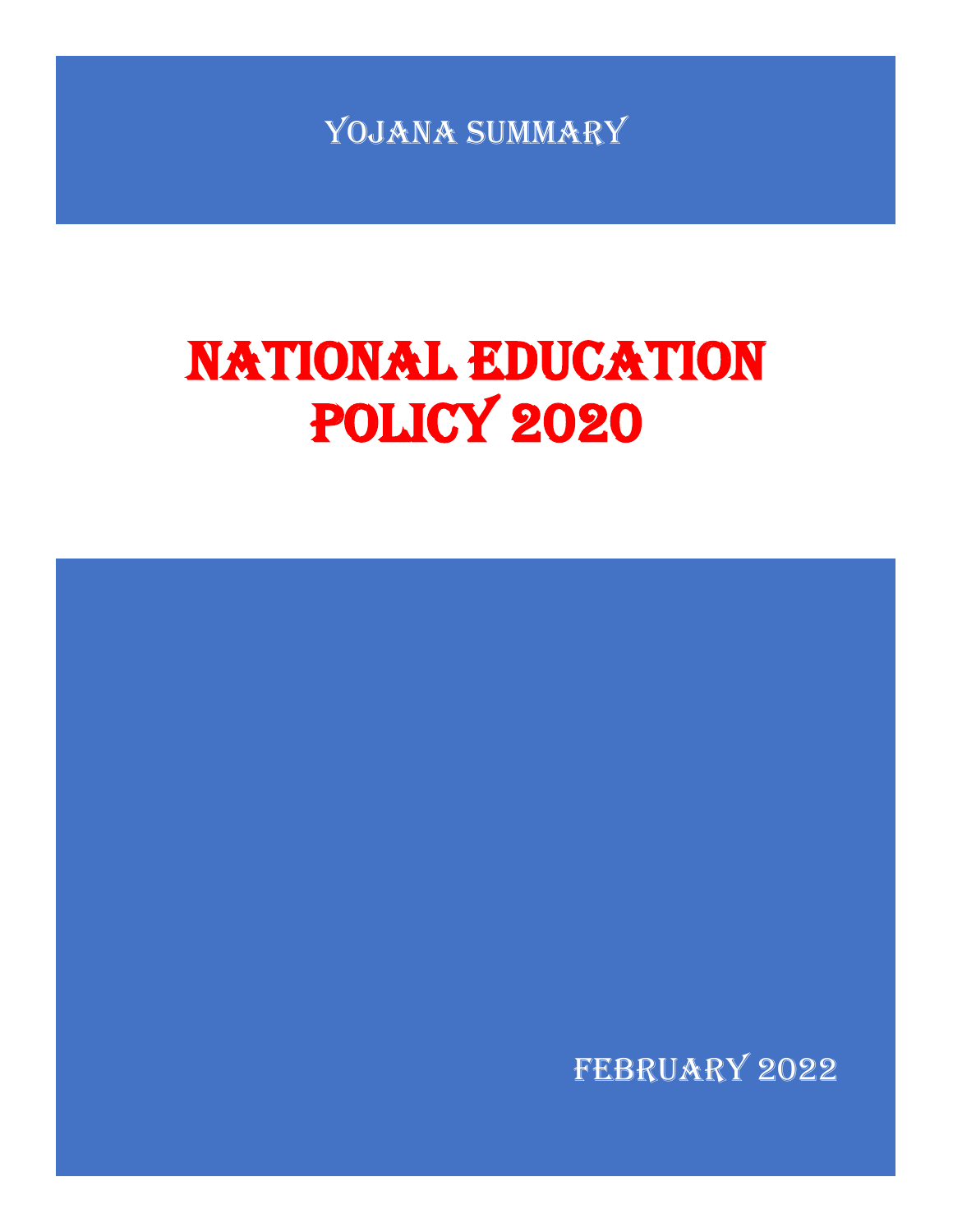# **VAJIRAM & RAVI I NEP-2020: VISION AND PATHWAYS**

- After thirty-four years since the launch of the National Policy on Education in 1986, a new National Education Policy-2020 (NEP-2020) has been announced.
- This new policy envisions to have an education system that is second to none with equitable access to the highest quality education for all learners regardless of social or economic background.
- The vision of NEP-2020 is in **sync with Goal 4 of the UN SDG**, which seeks *`to ensure inclusive and equitable quality education and promote lifelong learning opportunities for all'*.
- The New Education Policy proclaims to transform India into a global knowledge superpower. It is also Indiacentric, as it intends 'to instill among the learners a deep-rooted pride in being Indian.
- NEP-2020 has set **2040 as the deadline** to fulfill the goals, targets, and pathways.

## **Distinctive Thrusts of NEP**:

- **1. Universalisation of Education**
- NEP aims at universalising school education (achieving 100% Gross Enrolment Ratio in preschool to secondary level) **by 20302** and higher education (increasing the GER in higher education to 50 %) by 2035.
- **2. Curricular and Pedagogical Restructuring**
- It recommends modifying the existing 10+2 pedagogical structure in the **form of a new structure of 5+3+3+4**, having a **strong base of Early Childhood Care and Education** (ECCE) from the age of 3 years.
- The policy recommends universal provisioning of quality early

# **National Education Policy-2020: Principles**

- recognising, identifying, and fostering the unique  $\bullet$ capabilities of each student;
- according the highest priority to achieving Foundational Literacy and Numeracy (FLN) by all students by Grade 3;
- flexibility in their own paths in life according to their talents and interests:
- no hard separations between arts and sciences, between curricular and extra-curricular activities, between vocational and academic streams, etc.;
- multidisciplinarity and a holistic education across the sciences, social sciences, arts, humanities, and sports for a multidisciplinary world;
- · emphasis on conceptual understanding rather than rote learning and learning-for-exams;
- creativity and critical thinking to encourage logical decision-making and innovation;
- ethics and human & Constitutional values;
- promoting multilingualism and the power of language in teaching and learning;
- life skills such as communication, cooperation,  $\bullet$ teamwork, and resilience;
- focus on regular formative assessment for learning;
- · extensive use of technology in teaching and learning, removing language barriers, increasing access for Divyang students;
- respect for diversity and respect for the local context:
- full equity and inclusion as the cornerstone of all educational decisions:
- syneroy in curriculum across all levels of education from early childhood care and education to school education to higher education;
- teachers and faculty as the heart of the learning process:
- a 'light but tight regulatory framework' to ensure integrity, transparency, and resource efficiency of the educational system;
- outstanding research as a requisite for outstanding education and development;
- continuous review of progress based on sustained research:
- a rootedness and pride in India, and its rich, diverse, ancient, and modern culture and knowledge systems and traditions:
- education is a public service; access to quality education must be considered a basic right of every child:
- substantial investment on public education system as well as the encouragement and facilitation of true philanthropic private and community participation; (Source: NEP-2020, p. 5-6)

childhood care and education based on strong pedagogical components to be achieved by 2030.

- It recommends every student should attain foundational literacy and numeracy (FLN) by grade 3.
- The main thrust of **structural reforms in higher education** is transforming higher education institutions into large multidisciplinary universities, colleges, and knowledge hubs.
- Being multidisciplinary, institutions will restructure the pedagogy, permitting the scope for choices of subjects to students and it is also expected that affiliated colleges will gradually phase out giving ways to multidisciplinary universities and colleges by 2035.
- The policy also recommends **building world class multidisciplinary Higher Education Institutions** (HEIs) called Multidisciplinary Educational Research University (MERU).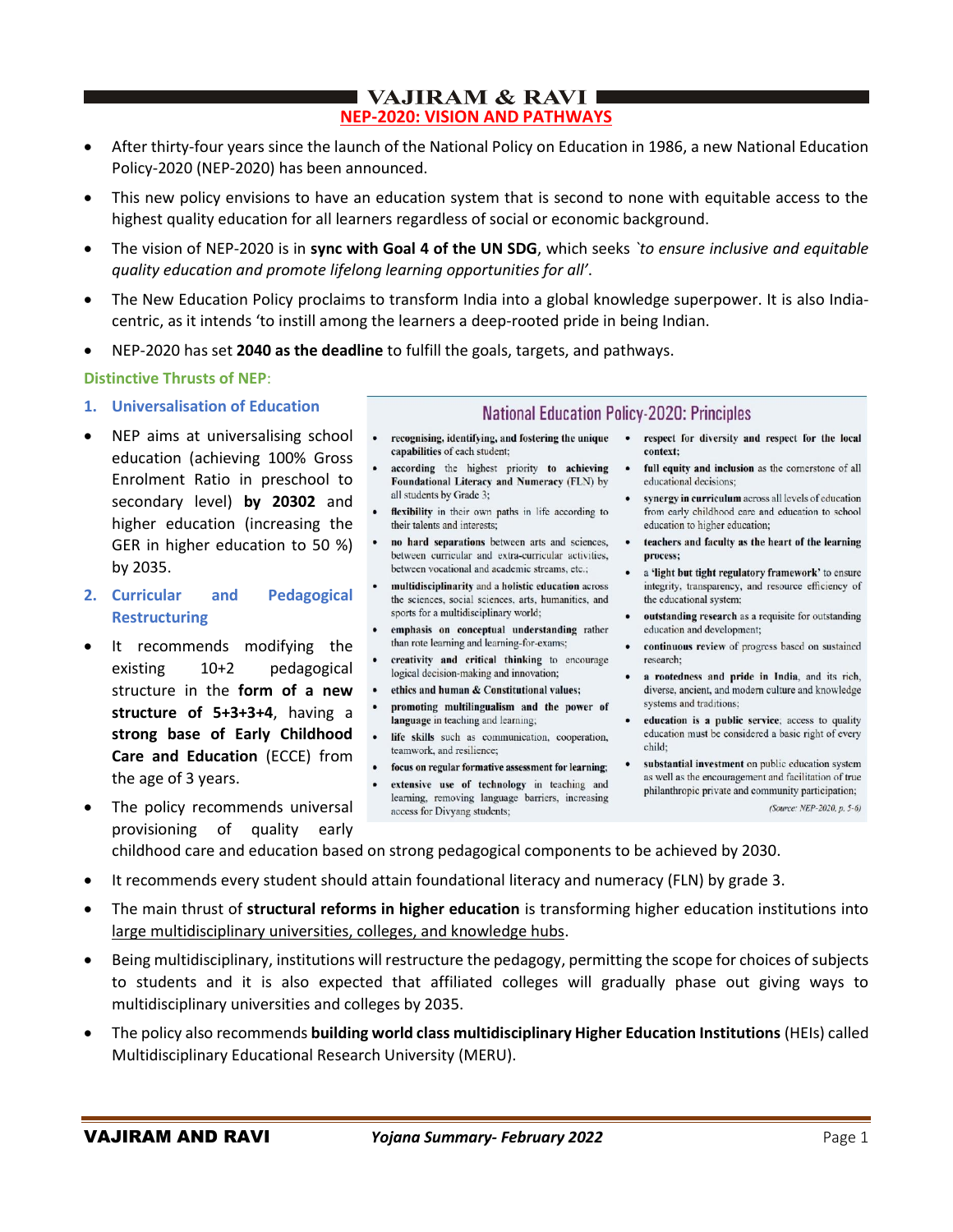# $\blacksquare$  VAJIRAM & RAVI $\blacksquare$

- **3. Equity and Inclusion in Education**
- NEP 2020 envisages achieving Equitable and Inclusive quality education for all. The policy considers equity as an inclusive notion focusing on Socio-Economically Disadvantaged Groups (SEDGs) and areas.
- Recognising the large intra-state variations, the policy recommends declaring the regions with large populations from the disadvantaged groups as **Special Education Zones** (SEZs), where all the schemes and policies can be implemented more effectively.
- Promoting **equity in learning outcomes** from early childhood care and education through higher education is one of the major goals of NEP-2020.
- **4. Reforms for Effective Governance**
- **In school education**, some of the major reforms include: a) setting up school complexes/clusters, b) setting up of school standards and authority, and c) reforming school examination boards.
- The governance **reforms in higher education** include setting up a **single regulator on Higher Education Commission of India** (HECI) with **four verticals for regulation**:
	- o National Higher Education Resource Centre (NHERC) accreditation,
	- o National Assessment and Accreditation Council (NAAC),
	- o funding Higher Education Grants Council (HEGC), and
	- o academic setting of General Education Council (GEC).
- The idea behind creating a single regulator is to initiate the problems of over-regulation in higher and professional education.
- **5. Standard Setting and Accreditation for School and Higher Education**
- The NEP-2020 advocates for the institutionalisation of effective quality assurance and accreditation system by establishing **State School Standards Authority** (SSSA) as an independent state wide body.
- In higher education the policy envisages to set up NAAC as one of the verticals of HECI.
- **6. Vocational Education**
- NEP envisages strengthening the skills component in general education and raise the status of vocational education by integrating it into the mainstream formal education.
- It is expected that by 2025, over 50% of the learners through the school and higher education system will have exposure to vocational education.
- **7. Quality Academic Research**
- It calls for setting up the **National Research Foundation** (NRF) with a special mandate to foster research and innovation in universities and colleges including interdisciplinary research.
- **8. Use of Technology**
- The new NEP 2020 proposes to set up a **National Educational Technology Forum** (NETF) to serve as a platform to better the ideation process, improve learning, assessment, planning, and administration.
- This policy aims to see that technology is appropriately integrated into all levels of education for: improving teaching, learning, and evaluation processes etc.
- **9. Raising Public Expenditure on Education**
- The policy commits to raise the public expenditure on education to the **recommended level of 6% of GDP**.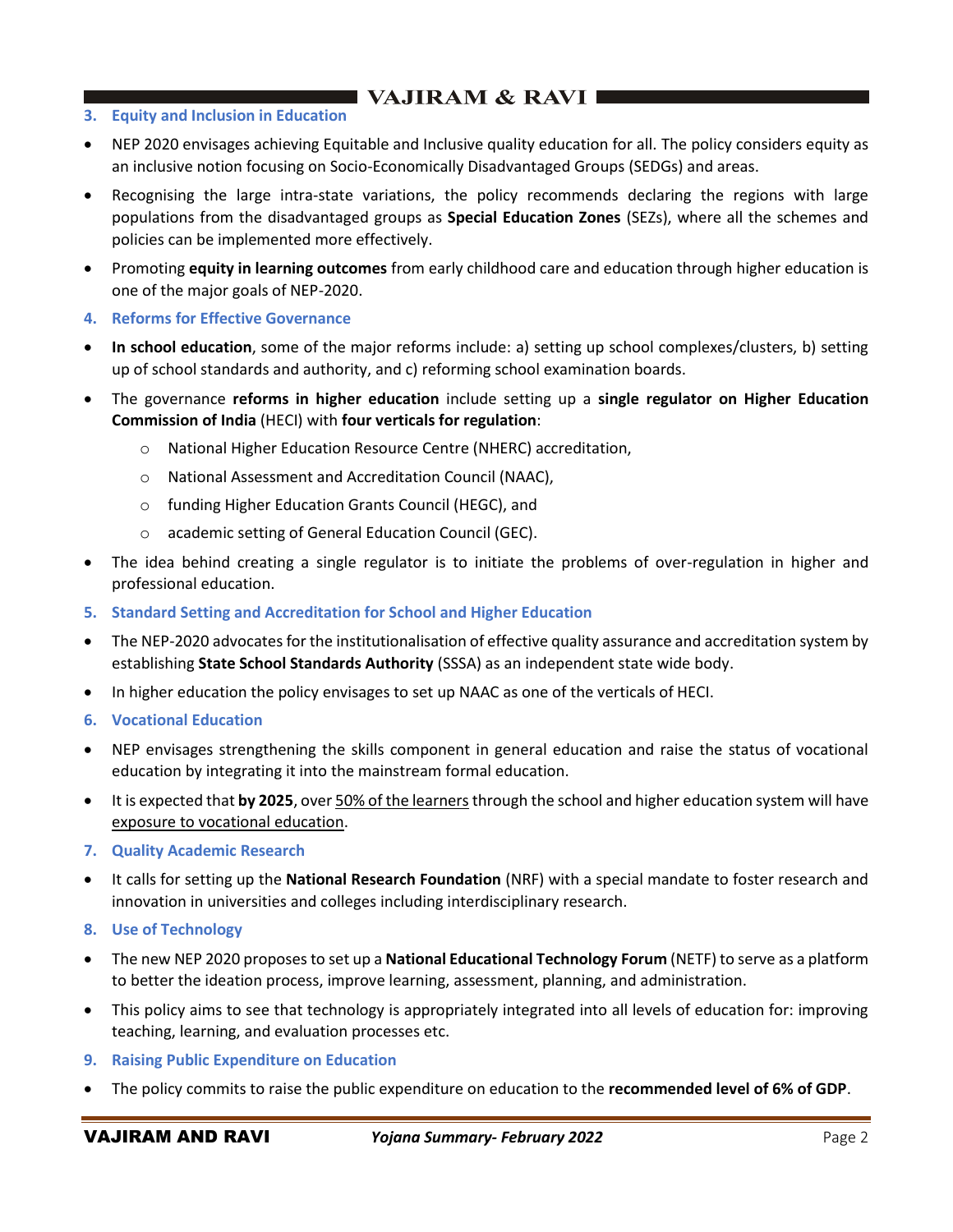# ∎VAJIRAM & RAVI I

## **10. Internationalisation in Education**

- NEP-2020 advocates for greater internationalisation in education by creating avenues for having larger number of international students studying in India.
- NEP 2020 points out that **high performing Indian universities** will be **encouraged to set up campuses in other countrie**s, and similar selected universities, e.g., those **from among the top 100 universities in the world will be facilitated to operate in India**.
- **11. Promotion of Indian Languages, Art and Culture**
- NEP-2020 advocates the use of Indian languages, art, and culture at all levels of education.
- The policy has proposed establishing an **Indian Institute of Translation and Interpretation** (IITI) to promote Indian languages.
- It has also been pointed that **Sanskrit will be mainstreamed in schools** and higher education institutions.

#### **Conclusion:**

• The policy is both global and local in its outlook and intent. It makes a significant headway from earlier policies by putting quality education as the topmost agenda of educational reforms, strengthening the foundations of education, catering to the educational needs of the most disadvantaged, and making India a global leader in education.

## **ASSESSMENT REFORMS**

- At present, in India, assessments are commonly perceived as examinations or tests that end up measuring a very narrow range of competencies across subjects and fail to accurately measure the overall potential of the students.
- Such a system creates undue pressure, stress, and anxiety among students and reduces the goal of education to merely scoring high marks in key examinations.

#### **NEP 2020 and Assessment reform**

- NEP 2020 aims to change the very culture of assessment in our schooling system to become more constructive, developmental, and learningfocused.
- It emphasised that assessment **needs to be visualised as an ongoing process** that is instrumental in understanding how students think and learn.
- NEP 2020 suggests redesigning of Board examinations to make them more valid, reduce academic stress and pressure,

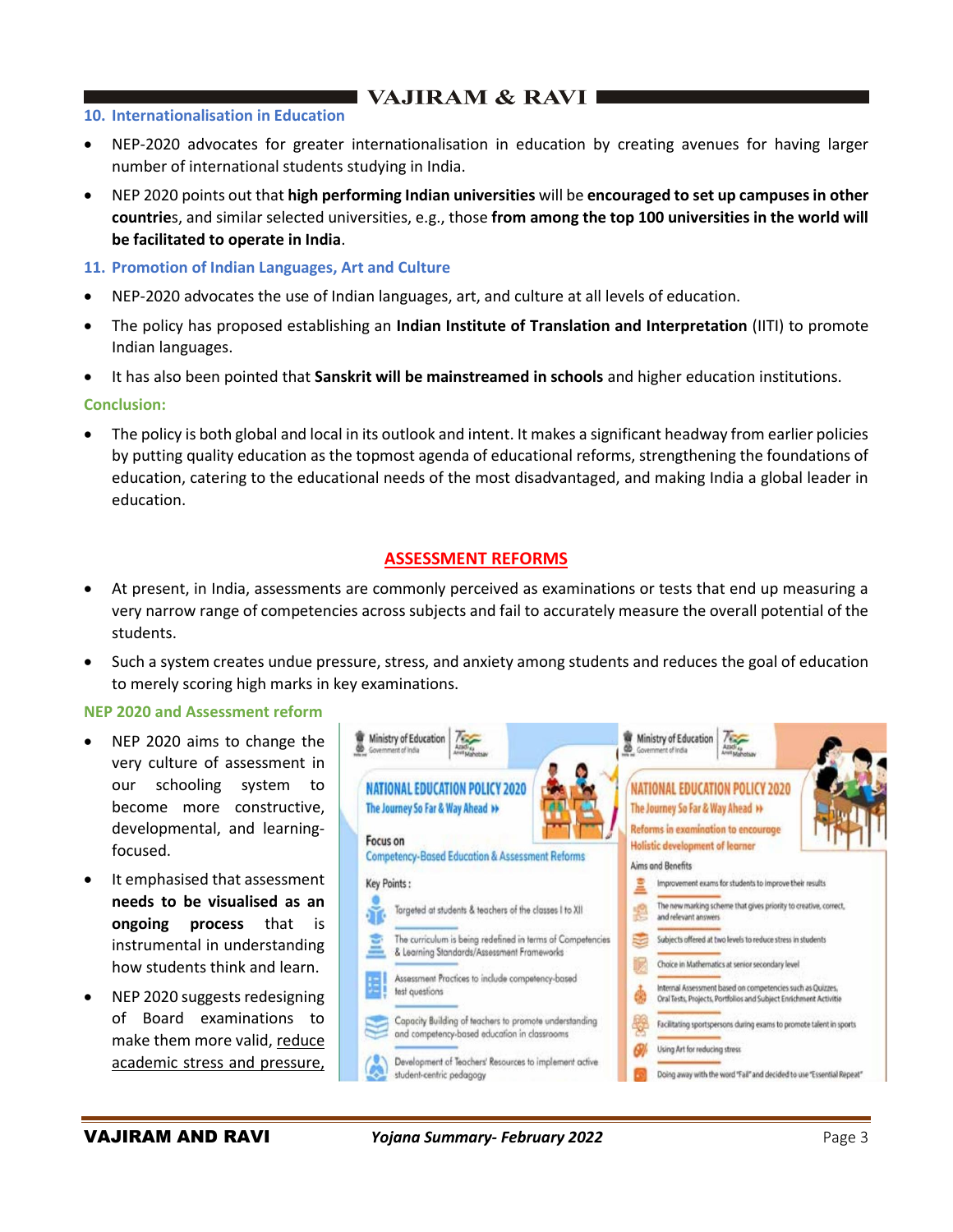# $\blacksquare$  VAJIRAM & RAVI $\blacksquare$

#### and de-emphasise coaching culture.

- The Board examinations should primarily assess core capacities rather than content memorisation.
- The focus of such certification examinations should be on holistic learning and development rather than a narrow range of content or textbook material learnt in a single stream.
- In this context, NEP 2020 offers choice and flexibility to students to reduce the stress and anxiety currently associated with Board examinations.
- NEP 2020 also discusses the need for a **holistic, 360-degree, multidimensional report** that reflects in great detail the progress as well as the uniqueness of each student in the cognitive, affective, and psychomotor domains.

#### **Way Forward**

- Building consensus among stakeholders is the first principle. NCERT, SCERT, and Boards should together work towards reforming the curriculum, the syllabus, and associated assessments.
- We need agreement among stakeholders on what are the core and essential competencies that must be assessed through various systems of assessment. To enable this, we need contextualised learning standards, competency frameworks and assessment processes for all subjects.
	- o This will also **enable equivalence across Boards**. Currently, it is practically impossible to compare performance across Boards.

# **REINVENTING TEACHER EDUCATION**

The National Education Policy's stated goal is to **reinstate teachers as the most respected members of our society**.

#### **Evolution of Teacher Education**

- The current style of schooling and teaching emerged during the British rule in India. This system focused on a behaviourist paradigm where education was concerned with preparing students to be disciplined, Englishspeaking clerks, to submissively execute the tasks of the British administration.
- It prepared **teachers too as mechanics** mainly concerned with classroom teaching.
- There has been a slow paradigm shift in the system of teacher education in India, with the successful introduction of National Curriculum Framework (NCF)-2005, National Curriculum Framework for Teacher Education (NCFTE) 2009, and Right to Education Act (RTE), 2009.
- The **Justice Verma Commission in 2012** also stressed upon the need to improve the quality of pre-service and in-service teacher education.
- In 2014, the erstwhile Ministry of Human and Resource Development (MHRD) restructured its B Ed. programme by doubling the duration of the programme to two years.
- The new teacher education curriculum, designed by the National Council for Teacher Education (NCTE) introduced several changes in the curriculum.

#### **Challenges**

- The present system of training and recruitment is churning ill-equipped and poorly trained teachers.
- Mushrooming of colleges providing B Ed courses with no proper regulatory oversight.
- Teacher Education Institutions have been working in isolation from rest of the Higher Education Institutions (HEIs).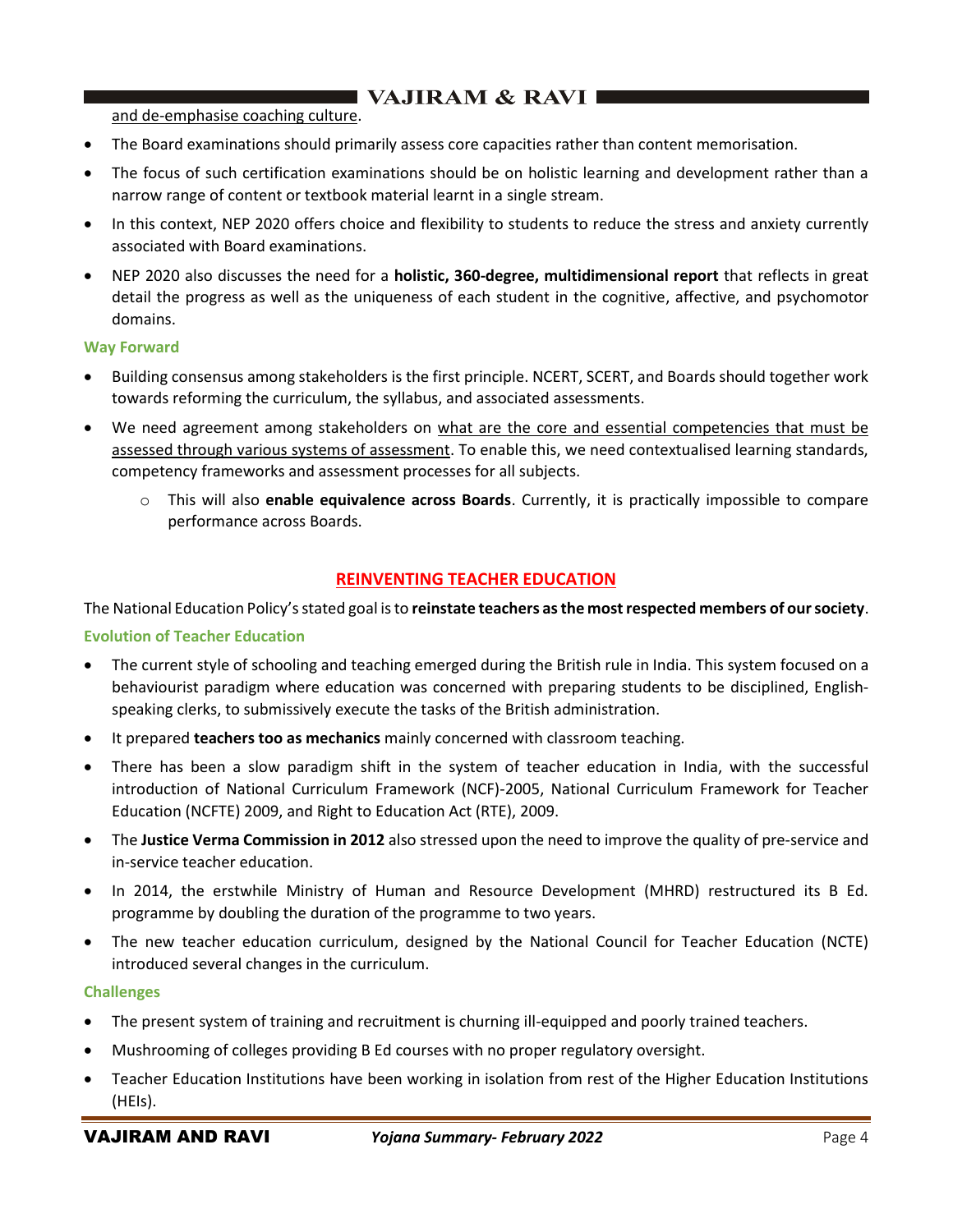# I VAJIRAM & RAVI I

• There has been no system to ensure only motivated and meritorious individuals select teaching as a profession.

#### **Teacher Education Post NEP- 2020**

- Recognising the power of teacher, NEP 2020 has put in place systemic reforms that would help teaching emerge as an attractive profession of choice for bright and talented young minds.
- It has put in place **different interventions like**:
	- o Integrated Teacher Education Programme (ITEP),
	- o National Professional Standards for Teachers (NPST),
	- o National Mission for Mentoring (NMM) and
	- o at least 50 hours of Continuous Professional Development (CPD) for every teacher in a year.
- **Minimum entry requirement** The four-year Integrated Teacher Education Programme (ITEP), a dual-major holistic bachelor's degree programme offering B.A., B.Ed/B. Sc., B. Ed., and B.Com. B.Ed, will be the **minimum entry requirement for teachers**.
- **Breaking the silos -** Multidisciplinary universities and institutions will be encouraged to establish education departments and run teacher education programmes. All stand-alone Teacher Education Institutes (TEIs) will be required to transform to multidisciplinary institutions by 2030.
- **Continuum in teacher education** The roll out of **National Professional Standards for Teachers (NPST)** is a continuum in teacher education so far as it would cover expectations for the role of teacher at different levels of expertise/experience at different stages of his/her career, and the competencies required for that stage. As and when it fully evolves, linkage of career promotion, financial incentives, etc. will enable the teachers to strive for the next level of professional competence.
- **Mentoring** *National Mission for Mentoring* (NMM) for schools will be operationalised by NCTE by **creating a large pool of outstanding senior/retired faculty as potential mentors** for mentees (school teachers, Principals, teacher educators, etc.)
- **Continuous learning** NEP, 2020 envisages each teacher to undergo at least 50 hours of CPD per year.
- **Online training** NCERT has initiated the **NISHTHA** (National Initiative for School Heads' and Teachers' Holistic Advancement) integrated training programme. It is an online programme for different stages of school education– Teachers, Head Teachers/Principals, and other stakeholders in Educational Management and Administration.

#### **Conclusion**

- The multipronged approach adopted by NEP, 2020 is likely to revitalise the teacher education, allow bright students to opt for ITEP as a matter of choice rather than by chance.
- Interventions like NPST, NMM, CPD, etc. contribute to qualitative changes in teachers' pedagogic transaction.
- Dr APJ Abdul Kalam had said "Enlightened citizenship has **three components**: education with value system, religion transforming into spiritual force, and creating economic prosperity through development".
- We repose faith in our teachers to become torch-bearers for the young generation and shape India's development and sustained progress in the right direction.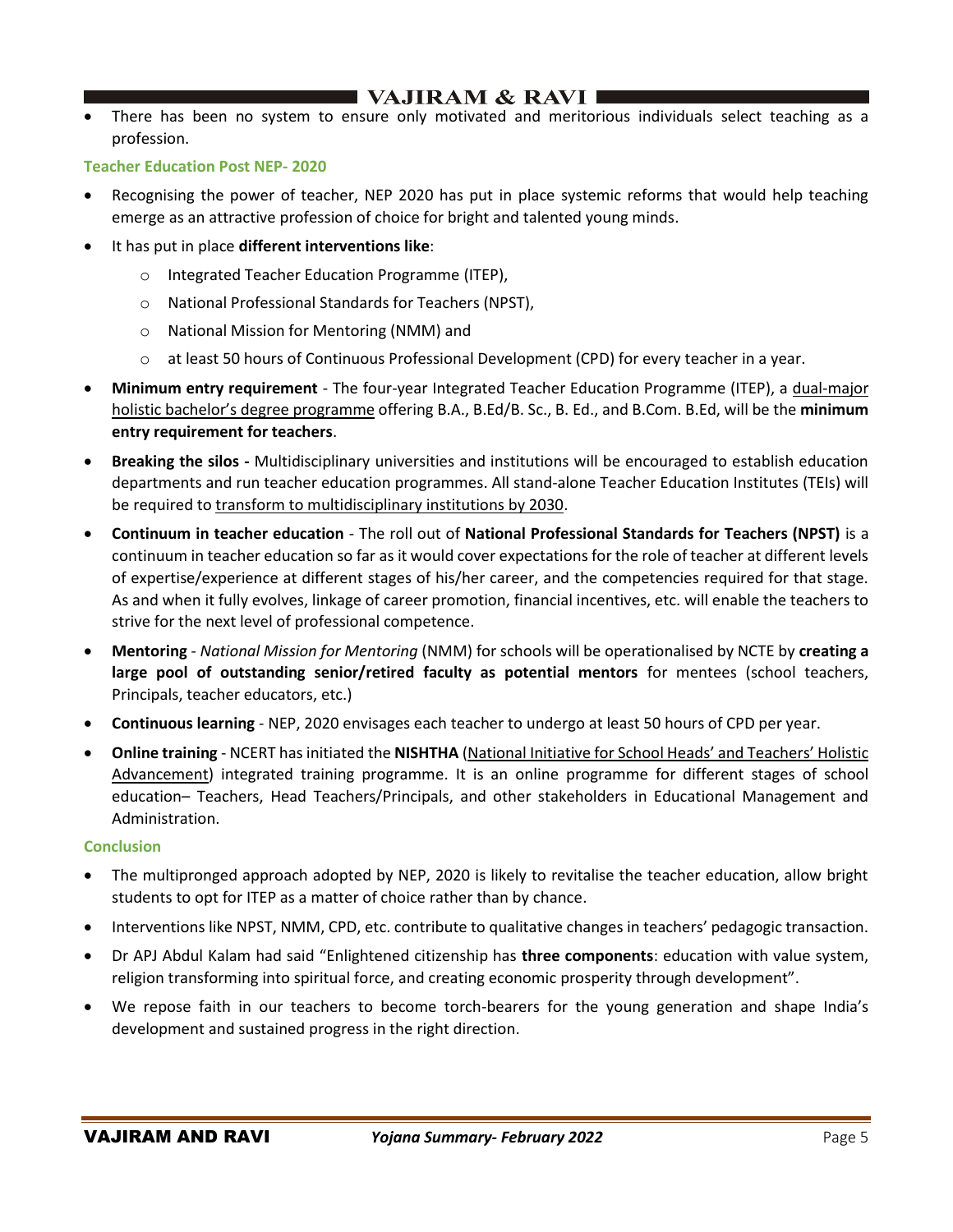# **VAJIRAM & RAVI SKILLING YOUTH FOR FUTURE**

- Vocational education in schools has been accorded high priority since National Policy on Education, 1986, and Centrally Sponsored Scheme of Vocationalisation of Secondary Education was launched in 1988.
- Currently, the scheme is being implemented as part of the Centrally Sponsored Scheme **'Samagra Shiksha**' and has been aligned with the National Skills Qualification Framework (NSQF).
- The vocational subjects are introduced as an additional subject at the Secondary level and as a compulsory elective subject at Senior Secondary level.

## **Achievements**

- Under Samagra Shiksha, 14,435 schools have been approved to impart Vocational Education.
- Currently, more than 1.5 million students are undertaking vocational education under Samagra Shiksha as a part of their Secondary and Senior Secondary curriculum.

#### **Goal set by NEP**

- NEP has set a goal that by 2025, **at least 50% of learners** through the school and higher education system, shall have exposure to vocational education.
- It also encourages different models of Vocational Education in schools so that locally relevant skill education can be offered in appropriate manner.

#### **Several efforts to achieve these goals**

- Provisions have been made to provide exposure to Vocational Education at Upper Primary level (Grade 6-8). The pre-vocational education programme to be introduced from Grades 6 to 8 will mainly focus on activitybased teaching-learning.
- At Secondary and Sr. Secondary level, NSQF compliant vocational courses are offered to the students along with other academic subjects.
	- o NSQF is a nationally integrated education and competency-based framework.
- The State Governments have been advised that **Vocational courses are to be treated at par with other academic subjects** and accorded a similar status in the scheme of subjects.
- Employability Skills module consisting of Communication Skills, Self-Management Skills, Information and Communication Technology Skills, Entrepreneurship Skills, and Green Skills has been made a mandatory part of the Vocational Courses.

#### **Adaptability**

- NEP aims to address **integration of vocational education** into all schools and Higher Education Institutions (HEIs). This provides mobility between general and Vocational Education.
- A **unified credit accumulation and transfer framework** is being devised for integration of academics and Vocational Education.

#### **Coverage and Convergence**

- To achieving the goal of up to 50% of learners into Vocational Education, Under Samagra Shiksha, new schools are being approved every year for the implementation of Vocational Education.
- In addition, the Hub and Spoke model is being implemented where schools with requisite infrastructure will act as hubs and provide skill education to the children from surrounding schools.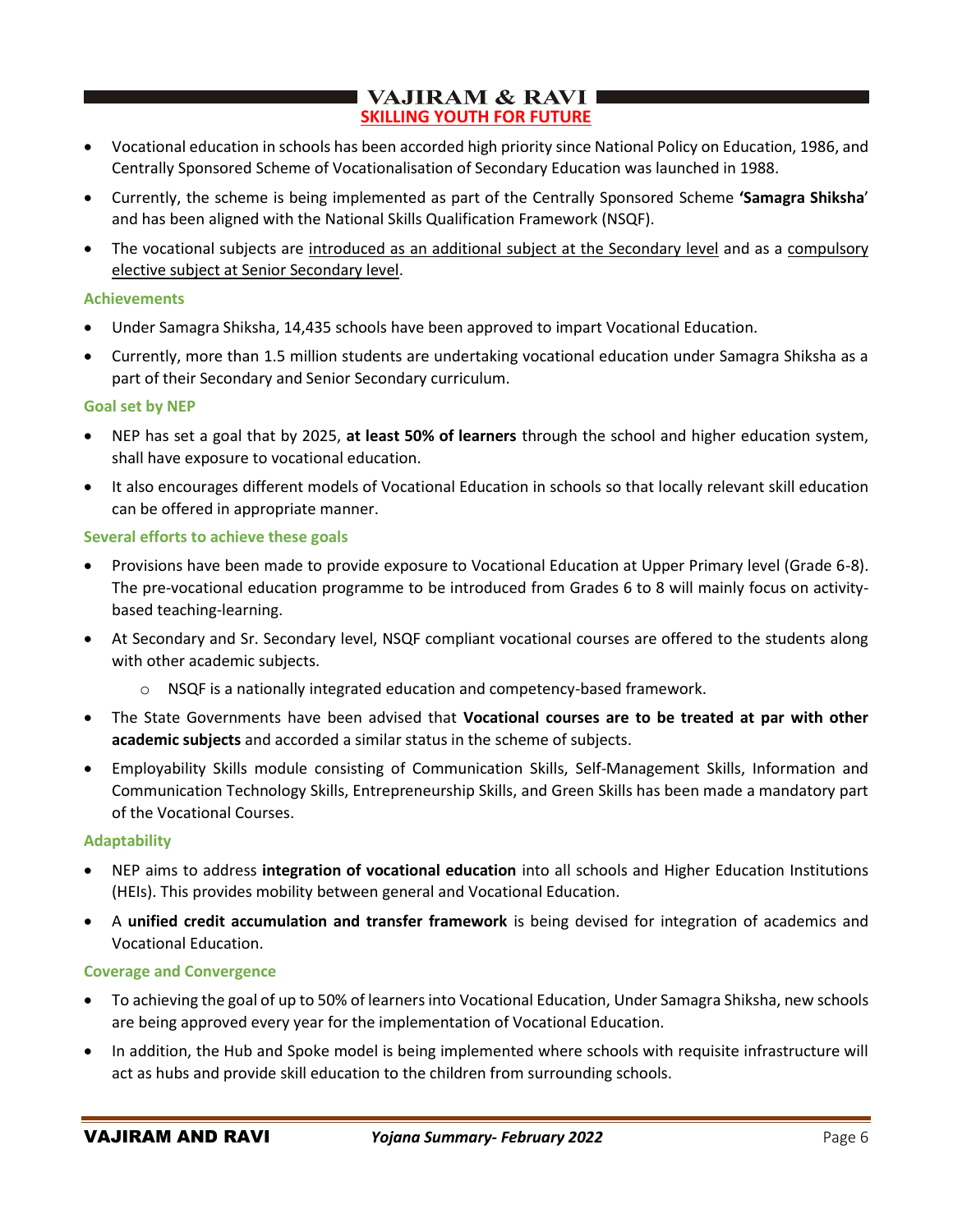# $\blacksquare$  VAJIRAM & RAVI $\blacksquare$

#### **Way Forward**

- Vocational Education and Training (VET) or Skilling Programmes will be successfully implemented if the supply of skilled manpower matches with the demand in the industry or the world of work. Therefore, it is important to **assess the emerging requirements for knowledge and skills**.
- Emerging trends, such as Internet of Things (IoT), machine learning, Artificial Intelligence (AI), and robotic process automation need to be explored besides the 21st century skills.

## **QUALITY EDUCATION FOR ALL**

- With the arrival of the National Education Policy (NEP) 2020, focus has shifted from the traditional **teachercentred to learner-centric approach**.
- The policy stresses on the core principle that education **must develop not only the cognitive skills** both 'foundational skills' of literacy and numeracy, and 'higher-order' skills such as critical thinking and problem solving, but also **social and emotional skills**.

#### **What is needed to promote quality in education?**

- Attempt to improve quality of education will succeed only if it goes hand in hand with steps to promote equity and inclusion.
- This requires schools to be sufficiently equipped and prepared to address the diverse learning needs of all children with special focus on children belonging to SC, ST and Minorities, CwSN (Child with Special Needs), as well as the girl children.
- Another dimension of quality is to **address the rural-urban divide** and **regional disparities** as also the **digital divide**.

#### **Challenges with the existing system**

- **Persistent gaps in learning outcomes**, including lack of clear definition and lack of understanding of the same among teachers and parents.
- Children being unprepared for schooling, teachers lacking the skills and motivation to be effective,
- Time spent on different activities in classroom transactions, and ineffective school leadership.

#### **Major recommendations of NEP 2020**

- **Transforming Curricular & Pedagogical Structure** It recommends a new pedagogical and curricular structure of school education (5+3+3+4):
	- $\circ$  Foundational stage (5 years up to class II) multilevel, play/activity-based learning;
	- $\circ$  Preparatory Stage (3 years from class 3 to 5) having play, discovery, activity-based, and interactive classroom learning;
	- $\circ$  Middle Stage (3 years from class 6 to 8) offering experiential learning in sciences, mathematics, arts, and social sciences, and
	- $\circ$  Secondary Stage offering 4 years of multidisciplinary study, critical thinking, flexibility, and choice of subjects.
- **Integration of Experiential Learning**, Play-based, Sports-integrated, art-integrated, storytelling, toybased pedagogies at all the stages of school education.
- **Integration of Pre-vocational education into the curriculum** from upper primary level onwards.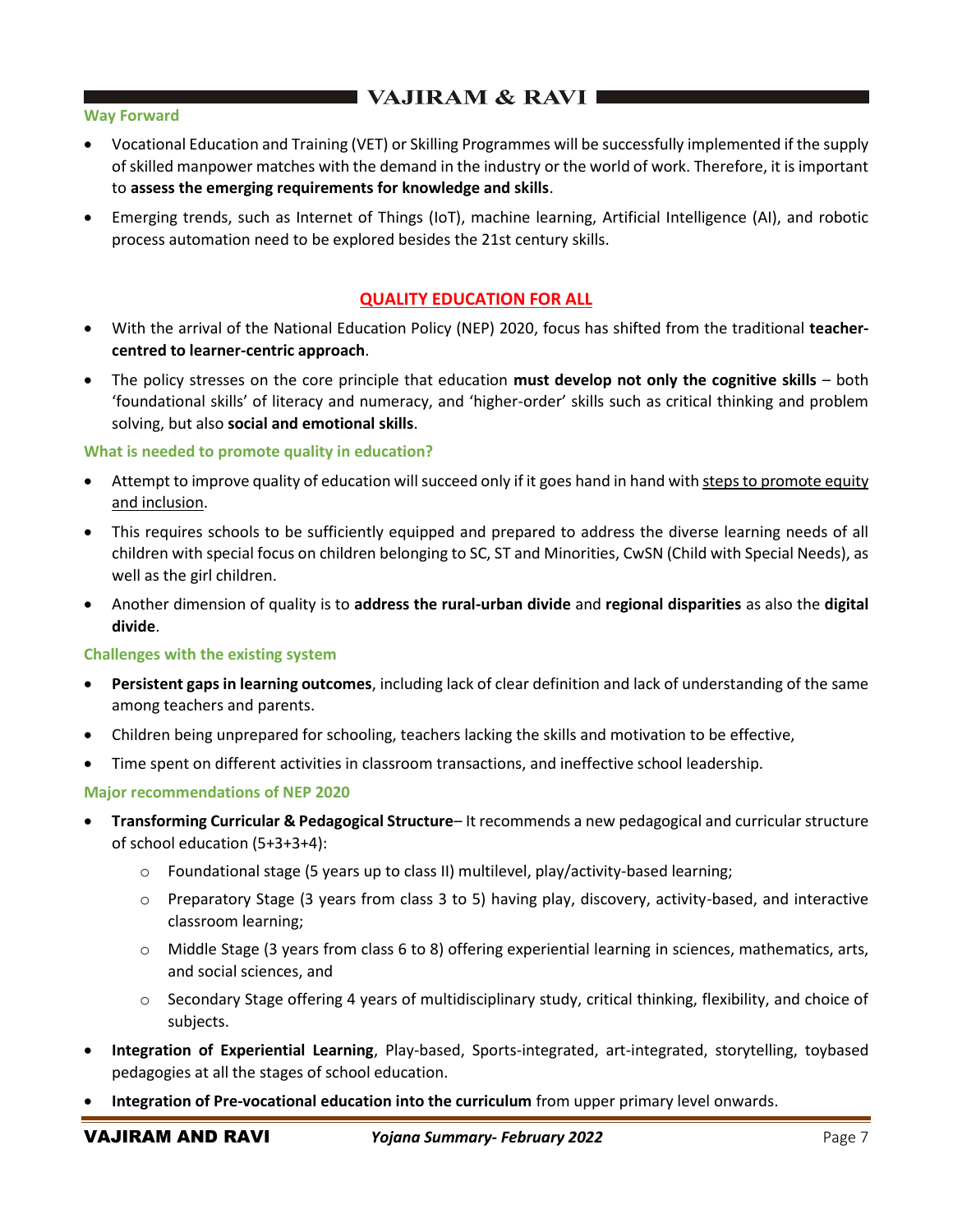# I VAJIRAM & RAVI I

- **Strengthening and universalisation of Early Childhood Care and Education** (ECCE), and Foundational Literacy and Numeracy (FLN).
- **Reform in Assessment and Examination** by creating Holistic Progress Card (HPC)
- **Enhancing quality of pre-service and in-service training of teachers**
- **Tracking Student Progress for Achieving Learning Outcomes**.
- **National Professional Standards for Teachers** (NPST) & **National Mission for Mentoring** (NMM) for teachers.

**Enhancing Quality of School Education**

- **1. Samagra Shiksha**
- The Samagra Shiksha Scheme was launched in 2018-19. It subsumed the three erstwhile Centrally Sponsored Schemes of SSA, RMSA and Teacher Education.
- The major objectives of the Samagra Shiksha Scheme are:
	- $\circ$  Support States and UTs in implementing the recommendations of NEP 2020 and RTE Act, 2009;
	- o Focus on ECCE and FLN;
	- $\circ$  Provision of quality education and enhancing learning outcomes of students;
	- o Bridging Social and Gender Gaps; ensuring equity and inclusion at all levels of school education;
	- o Strengthening and upgradation of State Councils for Educational Research and Training (SCERTs)
- **2. Other Programmes**
- The Central RTE Rules 2010, were amended to include reference on **class-wise, subject-wise learning outcomes** at the elementary level.
- The **National Achievement Survey** (NAS) is conducted periodically to enable a health check on the education system, identify gaps in learning outcomes, and take remedial steps.
- **Performance Grading Index** (PGI) has been developed to grade the States/UTs, against certain common benchmarks and provide them a roadmap for making improvements.
- Focus on teachers' training and capacity building through the launch of **National Initiative for School Heads' and Teachers' Holistic Advancement** (NISHTHA).
- **National Initiative for Proficiency in Reading with Understanding and Numeracy** (*NIPUN Bharat*) has been launched for ensuring that every child in the country attains Foundational Literacy and Numeracy (FLN) at Grade 3 by 2026-27.
- **PM eVidya**: It is a comprehensive initiative under Atmanirbhar Bharat Programme, which unifies all efforts related to digital/online/on-air education to enable coherent multi-mode access to education.
- It includes access to a variety of e-resources in 33 languages including Indian Sign Language over **DIKSHA (One nation; One digital platform)**, **Swayam Prabha DTH TV channels (One Class; one channel for class 1 to 12**), Extensive use of Radio, Community radio, and Podcast- **ShikshaVani**.
- **PM Poshan Shakti Nirman** covers all children of Balvatika to Class VIII in Government and Government-Aided schools for provision of supplementary nutrition at school.
- NEP 2020 recommends the development of 3-month play-based school preparation module for all Grade 1 Students. Accordingly, NCERT has developed the **VIDYA PRAVESH module** that can be adapted or adopted by States and UTs as per their need.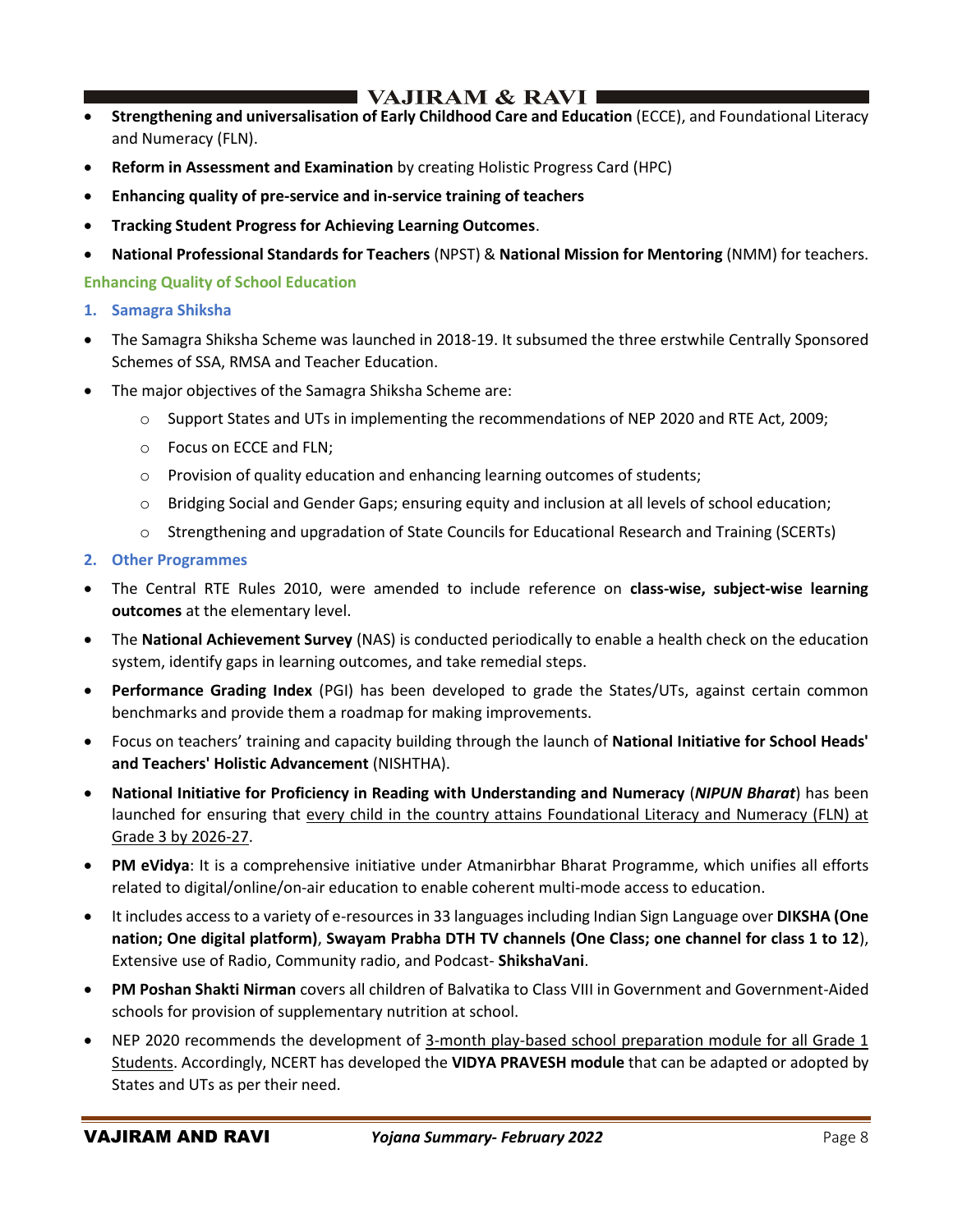# **I VAJIRAM & RAVI I**

- **SAFAL** (Structured Assessment for Analysing Learning levels) It will focus on testing for core concepts, application-based questions, and higher order thinking skills.
- **Vidyanjali 2.0**: It is a volunteer management programme. It will help the community/volunteers to interact and connect directly with the Government and Government-aided schools of their choice and share their knowledge and skills and/or contribute in the form of assets/material/equipment to meet the requirement of these schools.

# **EQUITABLE AND INCLUSIVE EDUCATION**

- For any accessible reading material, it is important that the **content to be adapted is also inclusive**.
- When developing any teaching-learning material, we must think of all children, with variations in their ability, socio-economic backgrounds, interests, strengths, and access as being able to use it and find it relevant.
- Department of Education of Groups with Special Needs (DEGSN) at NCERT is entrusted with the work of developing inclusive content.

#### **NEP Encourages Inclusive Education**

- NEP 2020 makes available the provisions for accessible material, which have not been used widely so far, to reach classrooms and transform the way in which all students learn.
- NEP 2020 has clarified a move to prioritise the inclusion and equal **participation of children with disabilities** in ECCE and the schooling system. Children with disabilities will be enabled to fully participate in the regular schooling process from the Foundational Stage to higher education.
- NEP is also affirming a commitment to actualising the provisions of RPwD Act, 2016 on adapting the schooling system to the needs of children with disabilities.

#### **Some of the Projects undertaken by the NCERT**

#### **Accessibility in the Current NCERT Curriculum**

- In the current NCERT textbooks developed post the NCF 2005, inclusion has been ensured in the content of various chapters.
- On the **ePathshala portal**, e-versions are freely available for all textbooks from grades 1-12.
- The ePathshala mobile app allows for Text To Speech (TTS) which makes the content accessible to persons with disabilities related to low vision.

#### **Barkhaa: Reading for 'All' Children**

- The Barkhaa Reading series was developed originally by the Department of Elementary Education (DEE) at the NCERT.
- It is an attempt to provide reading material in both print and digital versions with additional accessible features. These features give a **multi-sensory experience to readers** - auditory and visual.



**DIKSHA** portal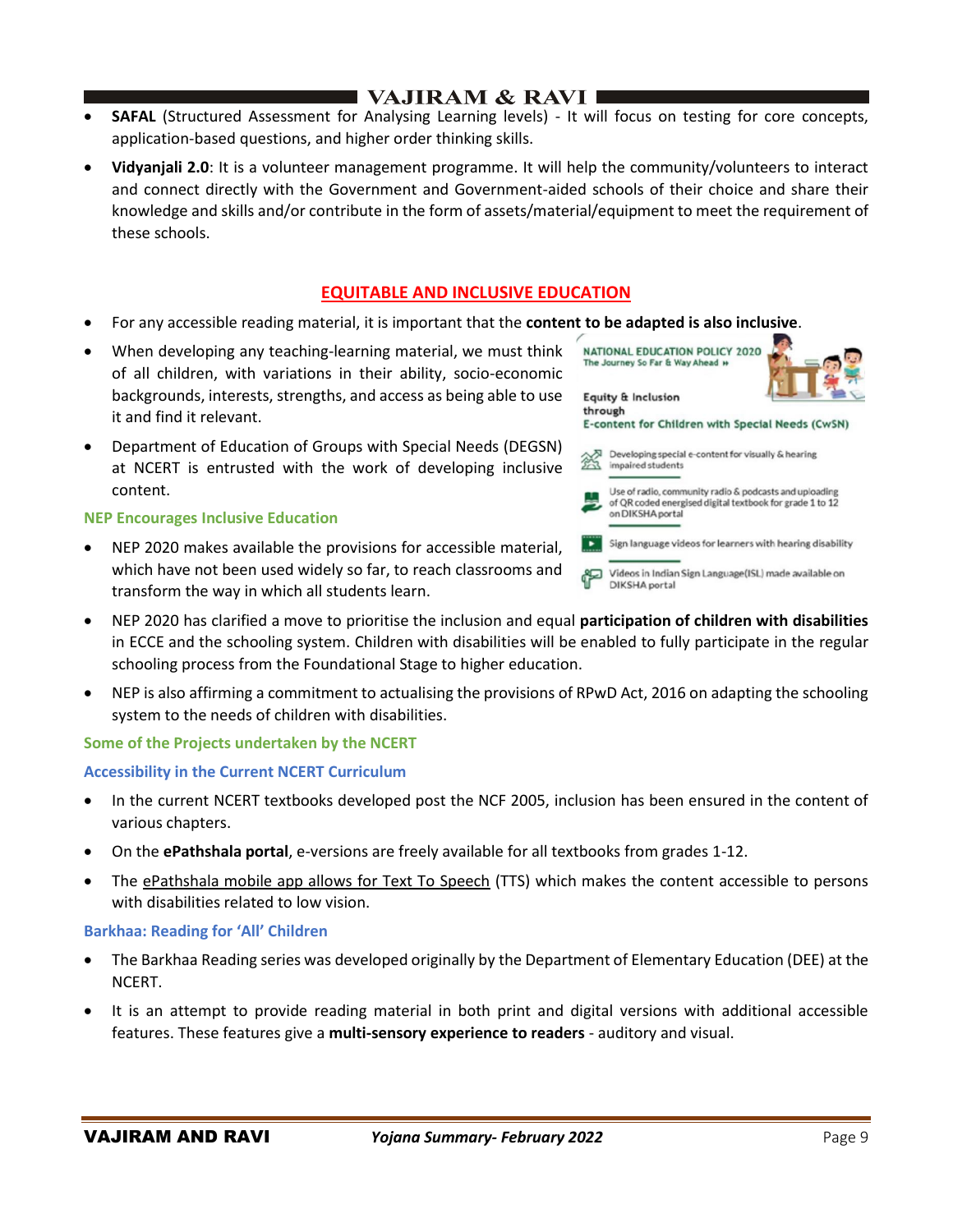# **VAJIRAM & RAVI NIPUN BHARAT MISSION**

Various researches have clearly pointed out that foundational learning forms the cornerstone to successful academic development in later grades and is considered to be the gateway to learning.

#### **Status of Foundational Learning**

- As per UDISE 2019-20, there are 15 lakh schools including all categories (govt., govt. aided, and private unaided) with total enrolment of 25 crore children.
- The **gross enrolment ratio (GER) at the primary level is 102.7%** (as per UDISE + 2019-20) which indicates that nearly all children at primary level are enrolled in schools.
	- o However, **learning levels have remained consistently low**.

#### **NEP 2020 and NIPUN Bharat Mission**

- One of the major recommendations of NEP 2020 is **emphasis on universal acquisition of foundational skills** by all children at the end of Grade III.
	- o Foundational learning accounts for children's ability to read and meaningfully comprehend, as well as use basic mathematical operations in real life.
- Department of School Education and Literacy has launched a national mission namely *'NIPUN Bharat'* (National Initiative for Proficiency in Reading with Understanding and Numeracy) in July, 2021.



- The vision of the NIPUN Bharat Mission is to create an enabling environment to ensure universal acquisition of Foundational Literacy and Numeracy (FLN). The mission will cover the learning needs of **children in the age group of 3 to 9 years**.
- It focuses on three following major goals:
	- o Developmental Goal 1: Children maintain good health and well-being
	- o Developmental Goal 2: Children become effective communicators
	- $\circ$  Developmental Goal 3: Children become involved learners and connect with their immediate environment.

#### **VIDYA PRAVESH**

- There are many children **who directly enter grade I without having any exposure to pre-school**.
- Therefore, NEP 2020 has recommended a 3-month-activity-based school preparation module so that children become ready for Grade I.
- In accordance of this recommendation, **NCERT has developed Vidya Pravesh**, a 3 Months Play Based School Preparation Module as an integral part of the NIPUN Bharat mission.
- The objective of Vidya Pravesh is to provide age and developmentally appropriate early learning experiences and learning of all children with a focus on FLN.

#### **Conclusion**

The time is now ripe for every citizen to understand importance of foundational learning and participate wholeheartedly in the endeavours to make NIPUN Bharat Mission a grand and sustainable success.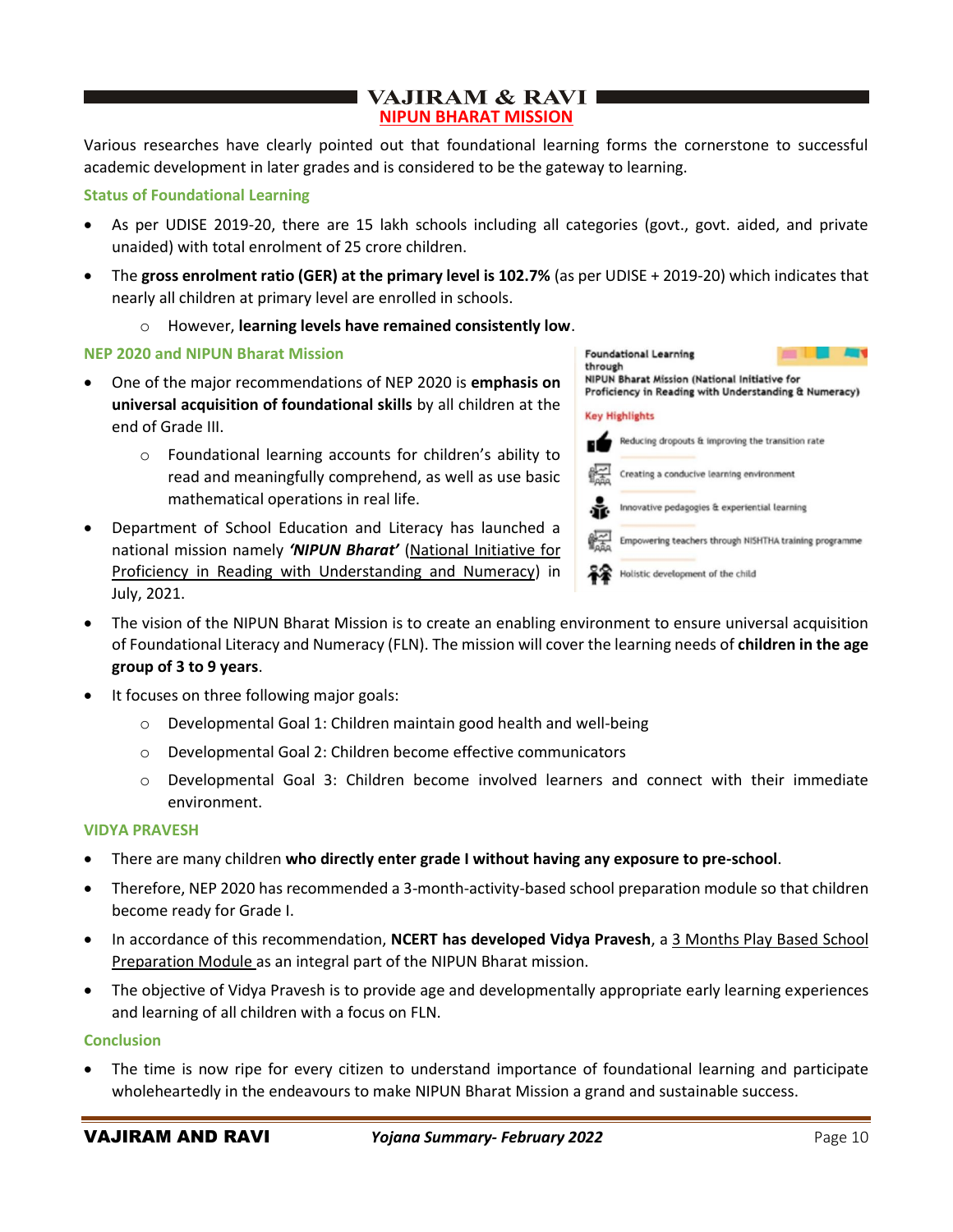## $\blacksquare$  VAJIRAM & RAVI $\blacksquare$ **RECRUITMENT, TRAINING, AND ASSESSMENT OF TEACHERS**

There is a need for complete overhaul by **keeping teachers at the core of the reforms** in the education system. The new National Education Policy 2020 stresses on the importance of the role of teachers.

## **Teacher Recruitment Process**

- NEP 2020 recommends **strengthening the Teacher Eligibility Tests** (TET) in various ways and inclusion of evaluation of subject knowledge and teaching competencies through demonstrations and interviews.
- The policy aims to make the **teacher recruitment process more transparent** by halting mass transfers, using computerised systems for automation of the transfer process, and also encouraging States to have technology-enabled planning and forecasting exercises to determine vacancies by subject.
- One of the major challenges is the scarcity of teachers. The policy promotes the idea of hiring local experts to a school complex and **sharing them across the cluster of schools**.
- The policy suggests **incentives for teachers to take up teaching jobs in rural areas**. In addition, merit-based scholarships will be provided for rural students and teachers.

## **Training**

- NEP states teachers will be given continuous opportunities for self-improvement and to learn the latest innovations and advances in their professions.
- Platforms (especially online platforms) will be developed so that teachers may share ideas and best practices.
- Each teacher will be expected to **participate in at least 50 hours of Continuous Professional Development**  (CPD) opportunities, driven by their own interests.

## **Merit-based Assessment**

- According to NEP, teachers doing outstanding work must be recognised, appreciated, promoted, and given an increment in the salary.
- The policy also hinted at the development of the **National Professional Standards for Teachers (NPST)**. This will be developed by 2022.
- It will comprise of standards for performance appraisal, for each stage, that would be carried out on a periodic basis.
- The NPST will also inform the design of pre-service teacher education programmes. Promotions and salary increment will not occur based on the length of tenure or seniority, **but only on the basis of such appraisal**.

# **TEACH THEM YOUNG**

- At present, there are likely to be **about 100 million children between the ages of 3-6 years**.
- These years are the bridge years between home and school, critical for physical, cognitive, socioemotional, language, and early numeracy development - components together comprising Early Childhood Care and Education (ECCE).
	- o It has become imperative to lay a solid foundation of ECCE since population trends show that **India's child population has reached a peak**.
- For overall development, a child in the early years needs:
	- o **Care**, in the form of good health & nutrition and a safe environment, as well as,